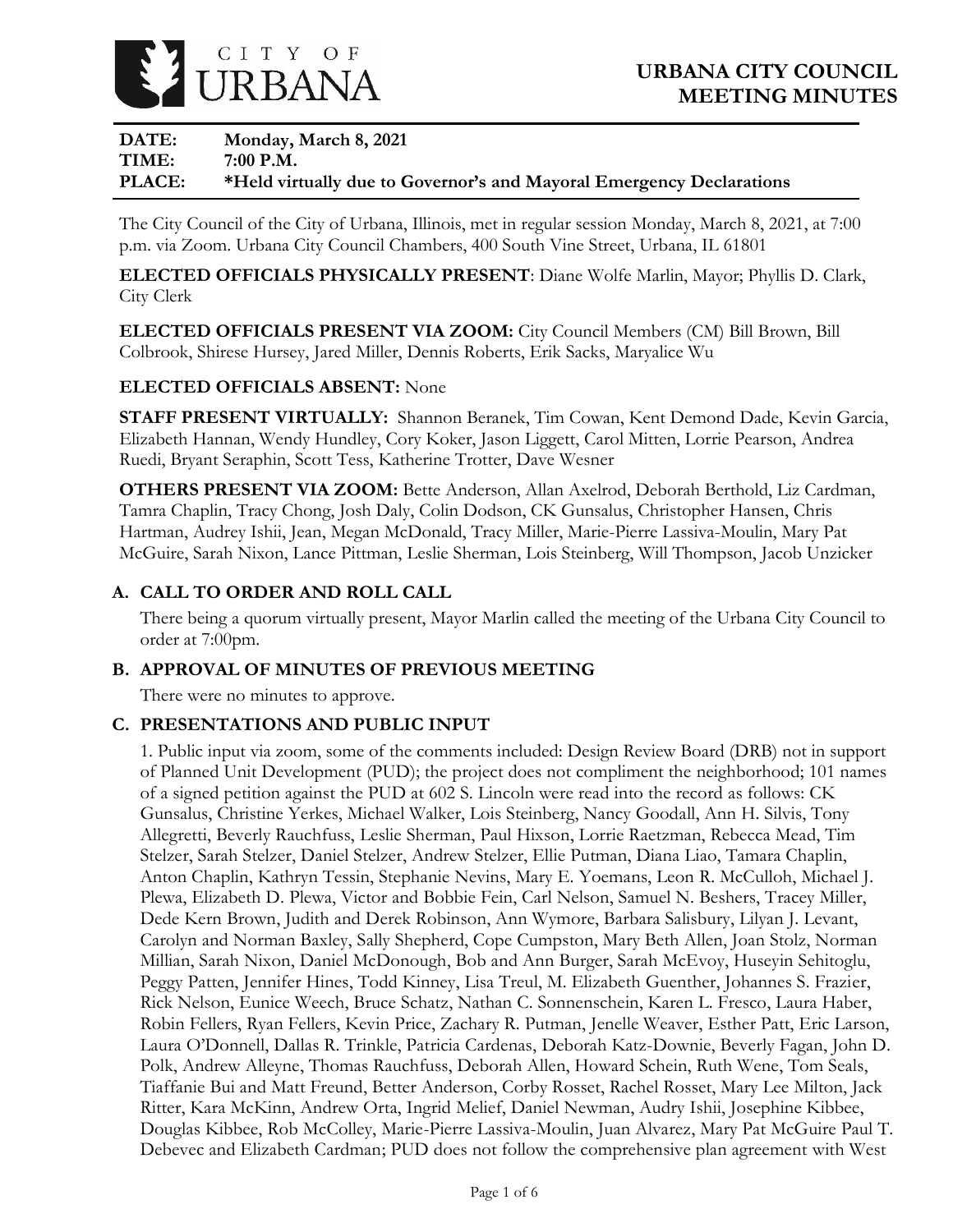Urbana Neighborhood Association (WUNA); hold landlords accountable for the conditions of their properties; where did COVID money go; what has been done to address the Emulsicoat; against officer promotion; the FOIA officer information should be listed in the City's vestibule and website; water shutoffs are still happening; LIHEAP ends in April; against Officer Koker' s appointment; rehab pilot program to address properties conditions.

Public Input received via email are attached.

# **D. COUNCIL INPUT AND COMMUNICATIONS**

CM Wu acknowledged the equity work of CM Hursey she has been working with Public Health to get the African American population vaccinated.

## **E. ADDITIONS TO THE AGENDA**

There were none.

## **F. UNFINISHED BUSINESS**

There was none

## **G. REPORTS OF STANDING COMMITTEES**

## **Committee Of The Whole** – (*Council Member Bill Colbrook*)

## 1. **CONSENT AGENDA**

All matters listed under the CONSENT AGENDA are considered to be routine and noncontroversial by the City Council and will be enacted by one motion and roll call vote. There will be no individual discussion of these items. If discussion is desired by the Mayor, Council members, or a member of the public, the item will be removed from the Consent Agenda and discussed immediately after approval of the remaining items in the Consent Agenda

- a. **[Resolution No. 2021-03-008R:](https://urbanaillinois.us/sites/default/files/attachments/Resolution_2021-03-008R_all_2.pdf)** A Resolution Authorizing a Federal Excess Equipment Cooperative Agreement with the Illinois Department of Natural Resources
- b. **[Resolution No. 2021-03-009R](https://urbanaillinois.us/sites/default/files/attachments/Resolution_2021-03-009R_all_0.pdf)**: A Resolution for Improvement Under the Illinois Highway Code (State Motor Fuel Tax for Lincoln and Springfield Resurfacing Project)
- c. **[Resolution No. 2021-03-010R](https://urbanaillinois.us/sites/default/files/attachments/Resolution_2021-03-010R_all_0.pdf)**: A Resolution for Improvement Under the Illinois Highway Code (State Motor Fuel Tax for Race Street Resurfacing Project)

At the request of staff Ordinances No. 2021-03-005/2021-03-006/2021-03-007 were removed from the consent agenda.

CM Colbrook made a motion to approve the consent agenda as forwarded from committee in omnibus fashion, he read Resolution No. 2021-03-008R, Resolution No. 2021-03-009R, and Resolution No. 2021-03-010R. Seconded by CM Miller and carried by roll call vote as follows:

Aye: Brown, Colbrook, Hursey, Miller, Roberts, Sacks, Wu Nay: None

## 2. **REGULAR AGENDA**

City Clerk Clark advised committee chair Colbrook and Mayor Marlin that a vote was needed to properly remove the ordinances from the consent agenda. CM Roberts move to accept changes to the consent agenda, seconded by CM Brown and carried by roll call vote as follows:

Aye: Brown, Colbrook, Hursey, Miller, Roberts, Sacks, Wu Nay: None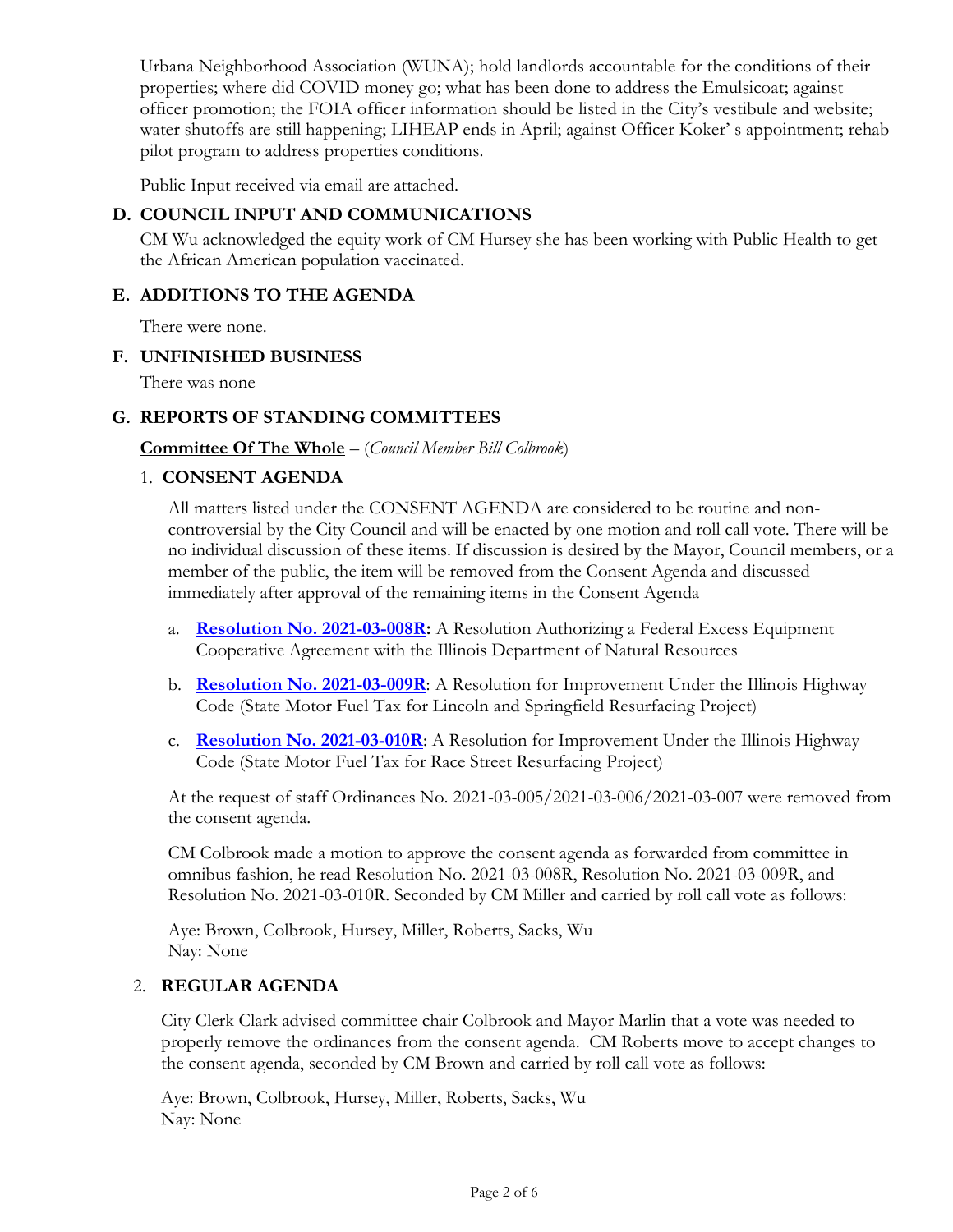a. **[Ordinance No. 2021-03-005](https://urbanaillinois.us/sites/default/files/attachments/Ordinances_2021-03-005_2021-03-006_and_2021-03-007_all_0.pdf)**: An Ordinance Approving an Amendment to a Solar Facility Ground Lease (Central)

Sustainability & Resilience Officer Scott presented changes to all three ordinances in omnibus fashion.

CM Colbrook moved to approve Ordinance No. 2021-03-005 as amended, seconded by CM Wu and carried by roll call as follows:

Aye: Brown, Colbrook, Hursey, Miller, Roberts, Sacks, Wu Nay: None

b. **[Ordinance No. 2021-03-006](https://urbanaillinois.us/sites/default/files/attachments/Ordinances_2021-03-005_2021-03-006_and_2021-03-007_all_0.pdf)**: An Ordinance Approving an Amendment to a Solar Facility Ground Lease (East)

CM Colbrook moved to approve Ordinance No. 2021-03-006 as amended, seconded by CM Hursey and carried by roll call as follows:

Aye: Brown, Colbrook, Hursey, Miller, Roberts, Sacks, Wu Nay: None

c. **[Ordinance No. 2021-03-007](https://urbanaillinois.us/sites/default/files/attachments/Ordinances_2021-03-005_2021-03-006_and_2021-03-007_all_0.pdf)**: An Ordinance Approving an Easement with Ameren Illinois

CM Colbrook moved to approve Ordinance No. 2021-03-007 as amended, seconded by CM Roberts and carried by roll call as follows:

Aye: Brown, Colbrook, Hursey, Miller, Roberts, Sacks, Wu Nay: None

d. **[Ordinance No. 2020-12-070](https://urbanaillinois.us/sites/default/files/attachments/Ordinances_2020-12-070_and_2020-12-071_PUD_0.pdf)**: An Ordinance Approving a Preliminary Development Plan for a Planned Unit Development (602 South Lincoln Avenue / CCH Development, LLC & CMH Development, LLC – Plan Case 2411-PUD-20) – *[12/07/2020; 01/25/2021/03/01/2021]*

CM Colbrook made a motion to open the floor to discuss Ordinance No. 2020-12-070 and Ordinance No. 2020-12-071 as forwarded from committee, without recommendation for approval. Seconded by CM Hursey. Discussion ensued.

Developer Chris Hartman addressed some of the issues mentioned at previous meetings in regards to storm water, permeable pavers, and types of trees.

After an extensive discussion Chris Hartman and Josh Daly addressed questions from council.

Mayor Marlin read a statement with all of the conditions made by the DRB, which showed that the developer did everything that it was asked of them. They went a step further by compromising on the masonry materials, permeable pavers, and additional trees. Additionally, the City and developers followed the current planning and zoning guidelines.

After all discussions, CM Colbrook made a motion to approve Ordinance No. 2020-12-070 and Ordinance No. 2020-12-071 with the following amendments: maximize the permeable pavers on the site, switch to rectangular stone shape, swapping out ornamental tree for canopy tree upon approval from the City Arborist. The motion failed by roll call vote as follows:

Aye: Brown, Colbrook, Nay: Hursey, Miller, Roberts, Sacks, Wu

e. **[Ordinance No. 2020-12-071](https://urbanaillinois.us/sites/default/files/attachments/Ordinances_2020-12-070_and_2020-12-071_PUD_0.pdf)**: An Ordinance Approving a Final Development Plan for a Planned Unit Development (602 South Lincoln Avenue / CCH Development, LLC & CMH Development, LLC – Plan Case 2412-PUD-20) – [1*2/07/2020; 01/25/2021/03/01/2021]*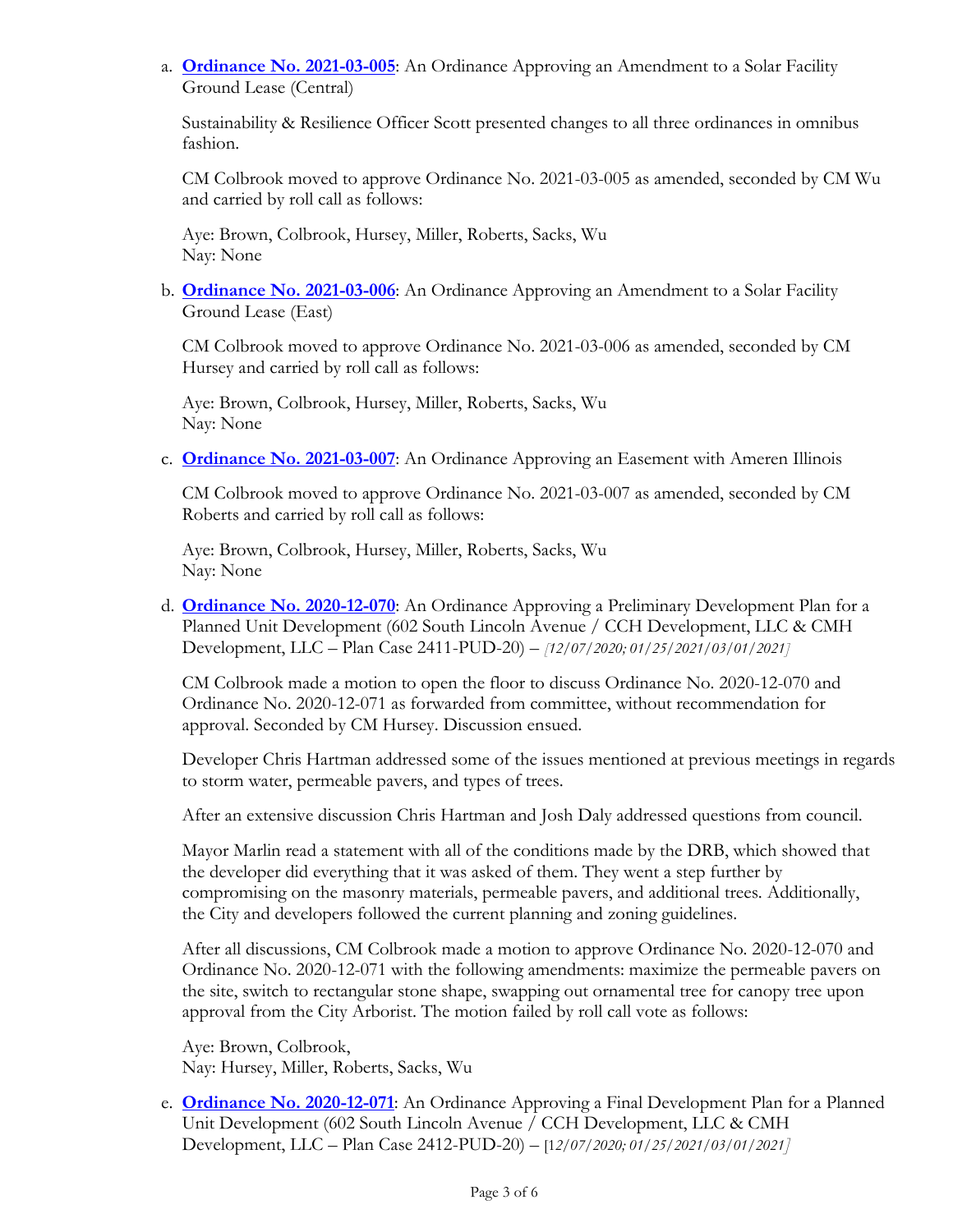\*\*\*This item failed, voted in omnibus fashion under item (d)\*\*\*\*

f. **[Ordinance No](https://urbanaillinois.us/sites/default/files/attachments/Ordinance_2021-01-003_memo.pdf)**. **2021-01-003**: An Ordinance Amending Urbana City Code Chapter 12 (Human Rights Ordinance – Applicability to the City of Urbana) – *[COW 01/19/2021; 02/17/2021/03/01/2021]* 

CM Colbrook made a motion to approve Ordinance No. 2021-01-003 as forwarded from committee with amendments. Seconded by CM Miller and carried by roll call vote as follows:

Aye: Brown, Colbrook, Hursey, Miller, Roberts, Sacks, Wu Nay: None

#### **H. REPORTS OF SPECIAL COMMITTEES**

There were none

#### **I. REPORTS OF OFFICERS**

There were none

#### **J. NEW BUSINESS**

1. **[Ordinance No. 2021-03-008:](https://urbanaillinois.us/sites/default/files/attachments/Ordinance_2021-03-008_and_2021-03-009_all.pdf)** An Ordinance Approving Major Variances (Duplex at 213 W. Illinois St. / ZBA Case Nos. 2020-MAJ-07 and 2020-MAJ-08)

Planner Katherine Trotter presented the following items in omnibus fashion with the recommendation for approval. Ordinance No. 2021-03-008 and Ordinance No. 2021-03-009. Trotter began her presentation by showing the location of the building and the reason why two major variances are required. These variances will allow a duplex on a lot that is smaller and narrower than required by the Zoning Ordinance, and one major variance to allow a garage to be reconstructed in a required front yard, four feet from the property line.

Planner Trotter and Community Development Director Lorrie Pearson addressed questions from council.

CM Roberts made a motion to approve Ordinance No. 2021-03-008 as presented, seconded by CM Wu and carried by roll call vote as follows:

Aye: Brown, Colbrook, Hursey, Miller, Roberts, Sacks, Wu Nay: None

2. **[Ordinance No. 2021-03-009](https://urbanaillinois.us/sites/default/files/attachments/Ordinance_2021-03-008_and_2021-03-009_all.pdf)**: An Ordinance Approving A Major Variance (Garage at 213 W. Illinois St. / ZBA Case No. 2020-MAJ-09)

CM Miller made a motion to approve Ordinance No. 2021-03-009 as presented. Seconded by CM Hursey. Discussion followed. After brief discussion the motion failed as follows:

Aye: Brown, Hursey, Sacks, Nay: Colbrook, Miller, Roberts, Wu

3. **[Ordinance No. 2021-03-010](https://urbanaillinois.us/sites/default/files/attachments/Ordinance_2021-03-010_all.pdf)**: An Ordinance Approving A Major Variance (1006 S. Wabash Ave. / ZBA Case No. 2021-MAJ-01)

Planner Katherine Trotter presented this item with the recommendation for approval. She said that Deborah Berthold requested a variance to allow a garage to encroach six inches into a required 18 inches setback at 1006 South Wabash Avenue.

Trotter and applicant answered questions from council. CM Miller made a motion to approve Ordinance No. 2021-03-010 as presented. Seconded by CM Brown and carried by roll call as follows: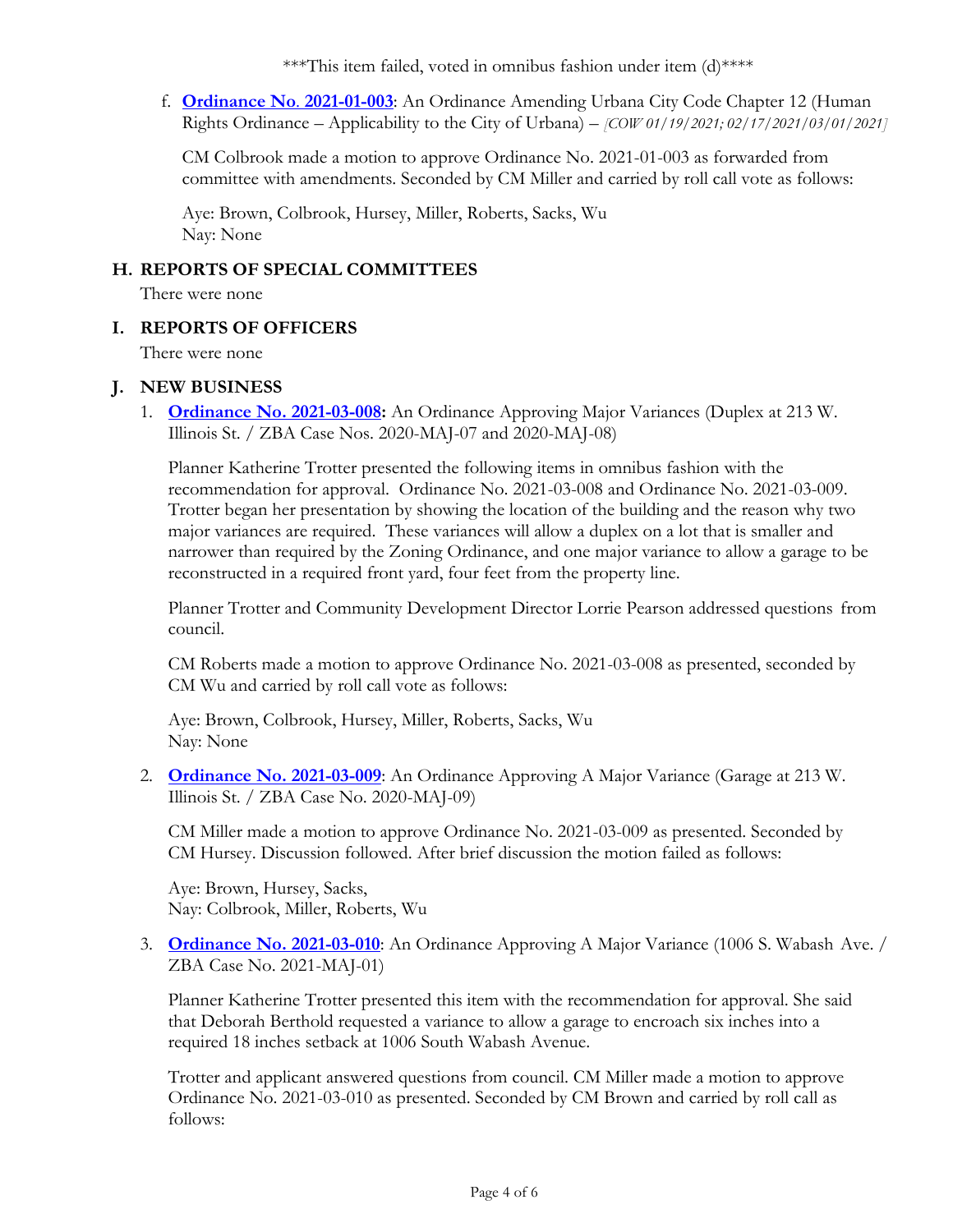Aye: Brown, Colbrook, Hursey, Miller, Roberts, Sacks, Wu Nay: None

## 4. **[Mayoral Staff/Board and Commission Appointments](https://urbanaillinois.us/sites/default/files/attachments/Mayoral_Staff_Board_and_Commission_appt.pdf)**

a. Deputy Fire Chief – Kent "Demond" Dade

b. Police Lieutenant – James "Cory" Koker

c. City Attorney – David Wesner (Evans, Froehlich, Beth & Chamley)

d. Plan Commission – Debarah McFarland – term ending June 30, 2022

Mayor Marlin presented the mayoral staff/board and commission appointments. Her office received five letters of recommendation in support of Sergeant James Cory Koker appointment to Lieutenant from The Central Illinois Mosque and Islamic Center, City of Champaign Mayor Feinen, U of I Police Training Institute, Randy and Moly Pankau, and Vic Ahnan.

CM Miller make a motion to extend the meeting to 10:45pm. Seconded by CM Colbrook and carried by roll call vote as follows:

Aye: Brown, Colbrook, Hursey, Miller, Roberts, Sacks, Wu Nay: None

CM Miller made a motion to separate the Mayoral Staff/Board and Commission Appointments to be consider as follows:

- $\rightarrow$  Deputy Fire Chief and Plan Commission
- $\rightarrow$  Police Lieutenant
- $\rightarrow$  City Attorney

Seconded by CM Roberts and carried by roll call vote as follows:

Aye: Brown, Hursey, Miller, Roberts, Sacks, Wu Nay: Colbrook

CM Wu made a motion to approve the appointment of Deputy Fire Chief Kent Demond Dade and Plan Commission Debarah McFarland as presented. Seconded by CM Colbrook and carried by roll call vote as follows:

Aye: Brown, Colbrook, Hursey, Miller, Roberts, Sacks, Wu Nay: None

CM Colbrook made a motion to approve the appointment for Police Lieutenant Cory Koker. Seconded by CM Hursey. Discussion ensued.

CM Miller asked Sargent Koker to talk about his handling of Aleyah Lewis, and another recent incident reported on social media about behavior. Mayor Marlin interceded and reminded the council that no questions about Aleyah Lewis were going to be addressed because it is an ongoing case. Allowable questions can only be about his education and experience. CM Colbrook chimed in and said "as elected official and in order for the defendant to get a fair trial among her peers we the council will not comment on an active criminal case".

Sargent Koker addressed CM Miller's questions about the second incident and explained his reason for the encounter and his lamentation of the handling.

CM Miller's closing comments were about the position and that as leaders people are held at a higher standard.

CM Hursey added the following statement with her vote "a person should not be defined by their mistakes, Sargent Koker has shown that he is capable of being a lieutenant".